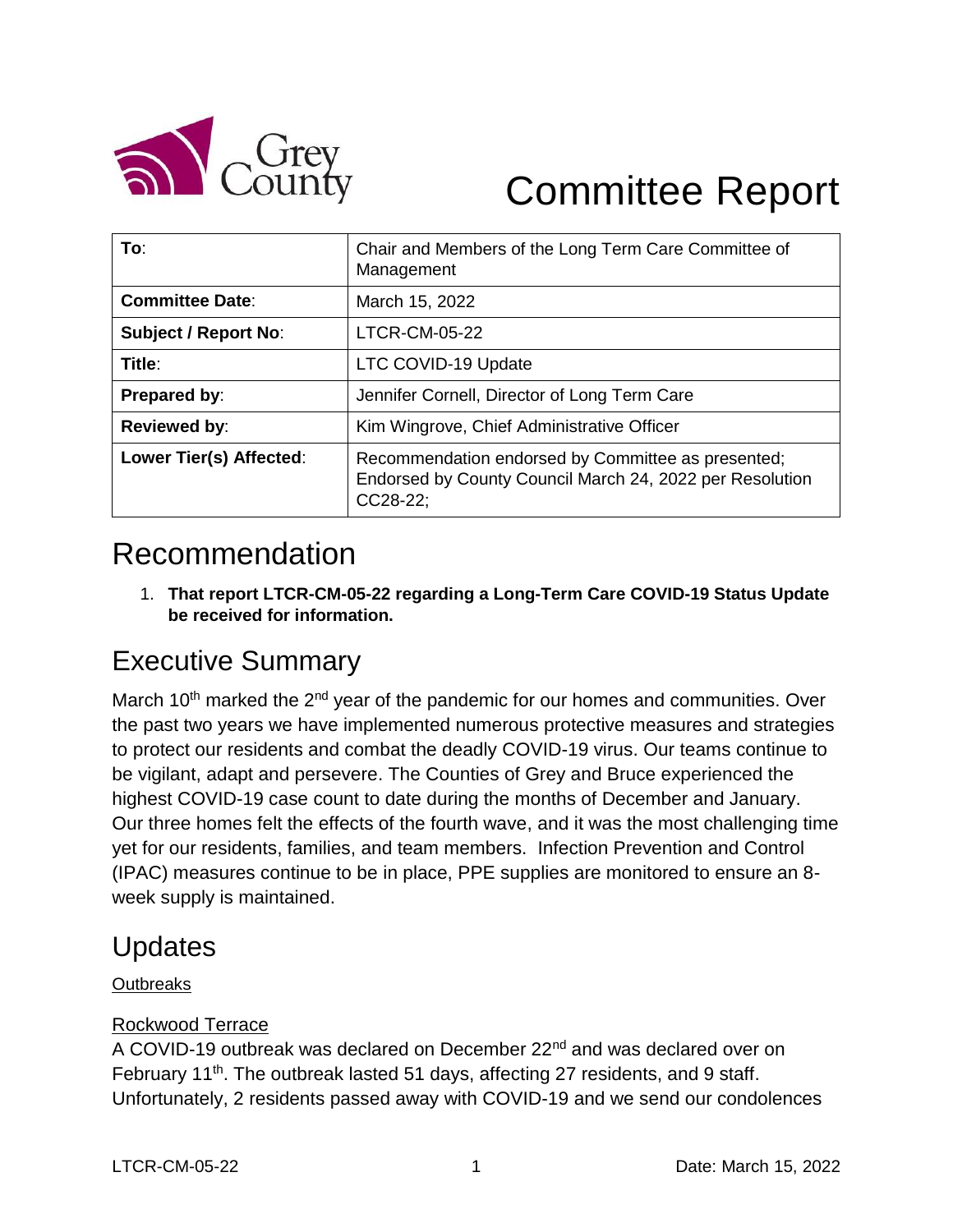to their families and loved ones. The Rockwood Terrace team stayed strong, team members stepped up and worked extra shifts. Our designated care partners arranged their visiting times to assist resident with meals and morning/evening cares. Paramedic services also assisted throughout the outbreak. We are grateful to have such an amazing team. The Rockwood team transformed the auditorium into a COVID-19 unit. This strategy was beneficial and assisted the team in managing and containing the outbreak.

#### Lee Manor

A COVID-19 Outbreak was declared on 3 South on January 9<sup>th</sup>. The outbreak affected 2 residents and 2 staff members, and was declared over on January 22<sup>nd</sup>.

On January 26<sup>th</sup>, a seasonal coronavirus outbreak was declared on 3 North. The outbreak affected 12 residents. Grey Bruce Public Health declared the outbreak over on February 14<sup>th</sup>.

On January 26<sup>th</sup> a COVID-19 Outbreak was declared on 1 South at Lee Manor. The outbreak affected 8 residents and 4 staff members. Enhanced measures were put in place, including strategically placing 10 HEPA air filters to maximize air quality. On February 8th, Grey Bruce Public Health declared the COVID-19 outbreak over on 1 South.

#### Grey Gables

A COVID-19 outbreak was declared at Grey Gables on January 9th and declared over on January 22<sup>nd</sup>. The outbreak affected 13 staff and 0 residents.

On February 5<sup>th</sup> a COVID-19 outbreak was declared on Maple Lane at Grey Gables. There were three positive resident results received. I am saddened to report 1 resident death related to the outbreak, and we send our condolences to the family. The outbreak was contained to Maple Lane and affected 6 residents and 1 staff member. Similar to Lee Manor, HEPA air filters were strategically positioned to maximize air quality. Public Health declared the CVOID-19 outbreak over on February 19<sup>th</sup>.

All team members at each location worked quickly to implement enhanced IPAC measures and worked closely with Public Health to contain the outbreaks. Health status reports were provided daily to families of covid positive residents and general updates were provided daily to the community through MailChimp and family/Designated Care Partner (DCP) email contacts. Daily outbreak management meetings were held with Public Health. IPAC audits were conducted daily, and additional supports were utilized. Leadership teams activated their 7 day a week rotation to provide daily support.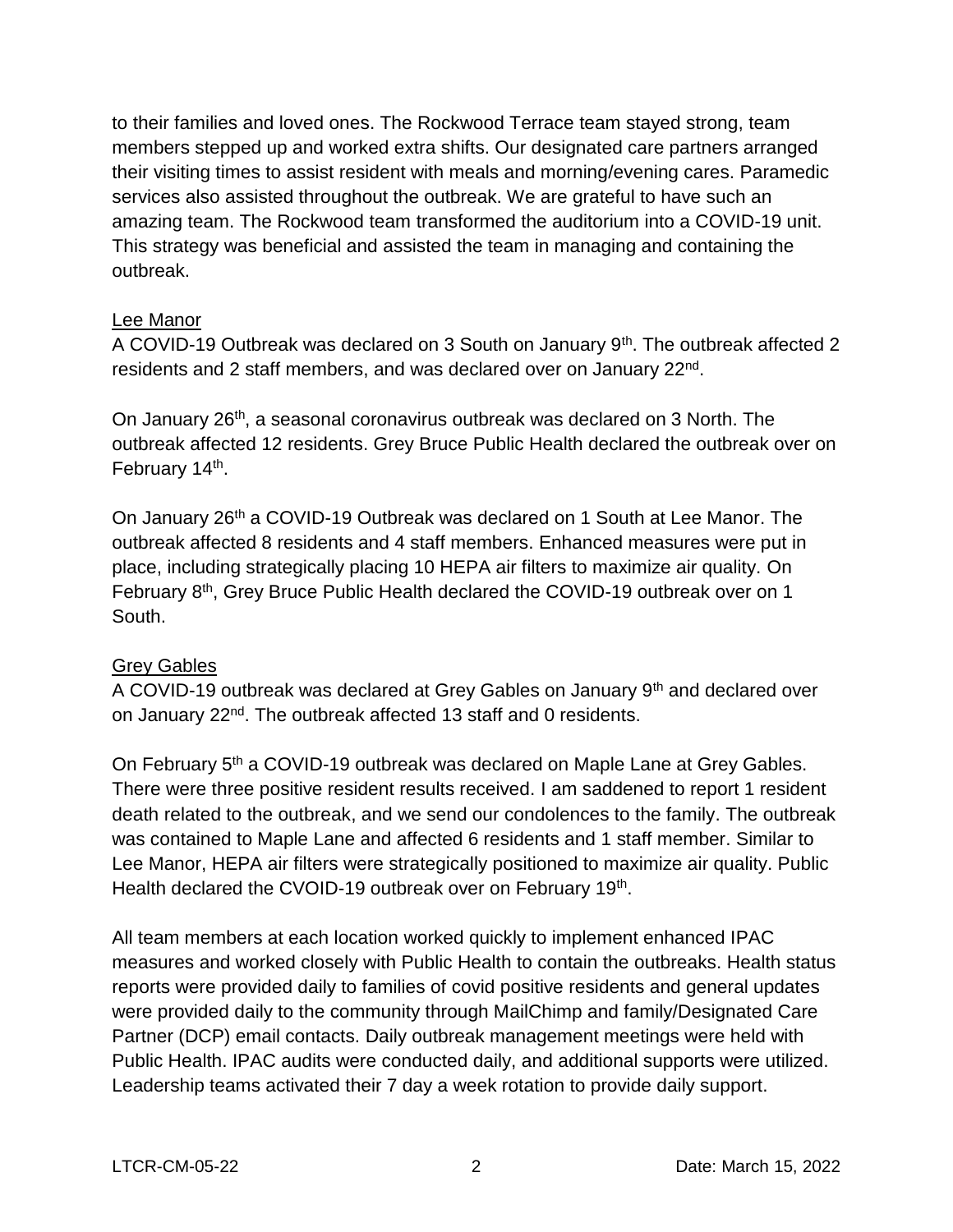#### Vaccination

On January 27<sup>th</sup>, the Associate Deputy Minister released an updated Directive related to the deadline for all eligible staff, student placements, volunteers, support workers and caregivers to provide proof of having received a third dose by March 14<sup>th</sup>, unless they have a valid medical exemption. For those who are eligible to receive a third dose after March 14th, they must provide proof of a third dose within 30 days of becoming eligible.

Due to the outbreak situations, the 4<sup>th</sup> COVID-19 vaccination was on hold for residents that had tested positive and for residents in a home area that was affected by the outbreak. Public health recommended residents infected with COVID wait 3 months from symptom onset/date of specimen collection of their infection before giving the 4<sup>th</sup> dose of vaccine. All other residents can get the vaccine 3 months from their third dose. The clinical teams continue to offer vaccinations based on this timeline.

On February 10<sup>th</sup>, the third dose booster recommendation was updated to reflect the eligibility for 16/17-year-old health care workers and interval dosage for infected persons. It recommends a 3-month interval between COVID-19 infection and third dose.



Our current COVID vaccination rates are:

#### Surveillance Testing

On January 24<sup>th</sup> daily rapid antigen testing for all staff, students, support workers, volunteers and designated care partners was implemented. This also expanded to general visitors as of February 21<sup>st</sup>.

During the outbreaks, we experienced delays in lab results. To reduce the spread of the virus it was crucial to identify positive cases as quick as possible. Collaboratively, Paramedic Services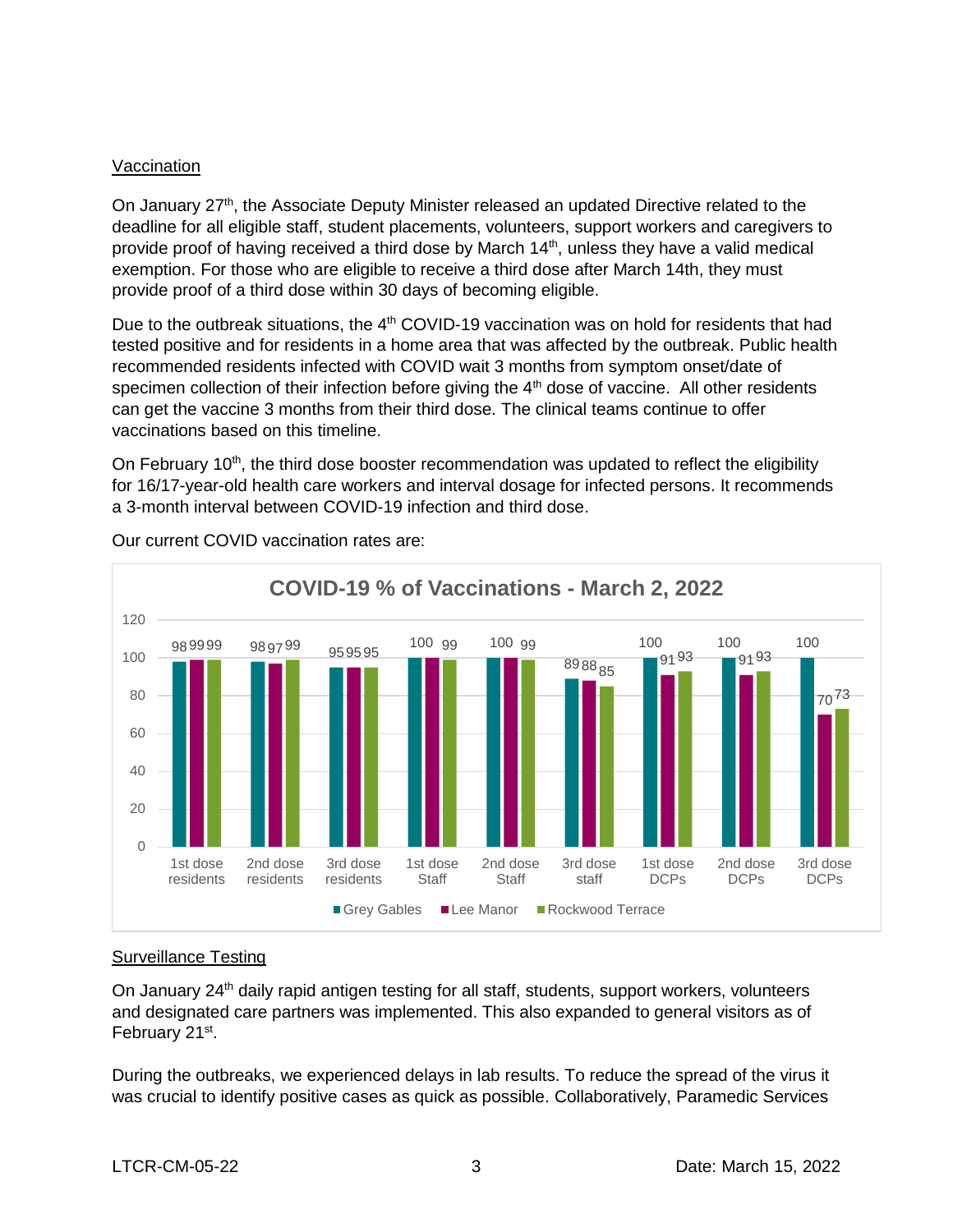and the long term care department are implementing the ID Now machine at Rockwood Terrace. This method of molecular testing to detect COVID-19 is supported by Ontario Health and will use Mobile Order and Results Entry (MORE) Solutions which has been made available for deployment across Ontario. MORE targets specimen collection sites to support PCR testing and ID Now rapid testing sites without the support of a lab for the entry of test results into the Provincial Lab System (OLIS). The main objectives are to digitize the requisition and results submission, improve data quality, reduce turnaround time, and enhance patient experience. Rockwood Terrace utilized the ID Now in February and experienced turnaround in less than 1 hour.

#### Visiting & Leaves of Absences

On February 3<sup>rd</sup>, Associate Deputy Minister of Long Term Care released updates that outlined the gradual reopening with three target dates. The gradual ease of restrictions included the following:

February 7<sup>th</sup>

- The maximum number of designated caregivers per resident increases from 2 to 4 (unless designated before December 15th). Maintain the limit of 2 visitors
- Social day absences are able to resume for residents who have had at least three COVID-19 vaccine doses.
- Designated Care Partners must have at least one dose of a COVID-19 vaccine to enter the home and be fully vaccinated as of February 21, 2022. Proof of a third dose is required by March 14, 2022 (only if eligible on or after March 14).

#### February 21st

Our homes resumed all general visitors including visitors aged 5 years and older who had at least two COVID-19 vaccine doses.

- $\circ$  Children under 5 years of age remained suspended, except for infants 12 months or younger.
- Increased limits on the number of visitors (including caregivers) to 3 at a time.
- Social day absences were expanded to all residents regardless of their vaccination status.
- Social overnight absences resumed for residents who had at least three COVID-19 vaccine doses.
- Resumption of adult day programs, entertainers, and personal care services in the homes. Social group activities remained as small groups (i.e., up to 10).

Target March 14th

- Resume visits by general visitors under 5 years old.
	- No vaccination requirement for those under the age of 5.
- Increase limit on the number of visitors (including caregivers) at a time per resident to 4.
- Allow social overnight absences for all residents regardless of vaccination status.

A [virtual family meeting](https://www.youtube.com/watch?v=1f2aCfJJj5Q&feature=youtu.be) was held on February 10<sup>th</sup> to discuss the latest guidance for visiting and leaves.

IPAC Strategies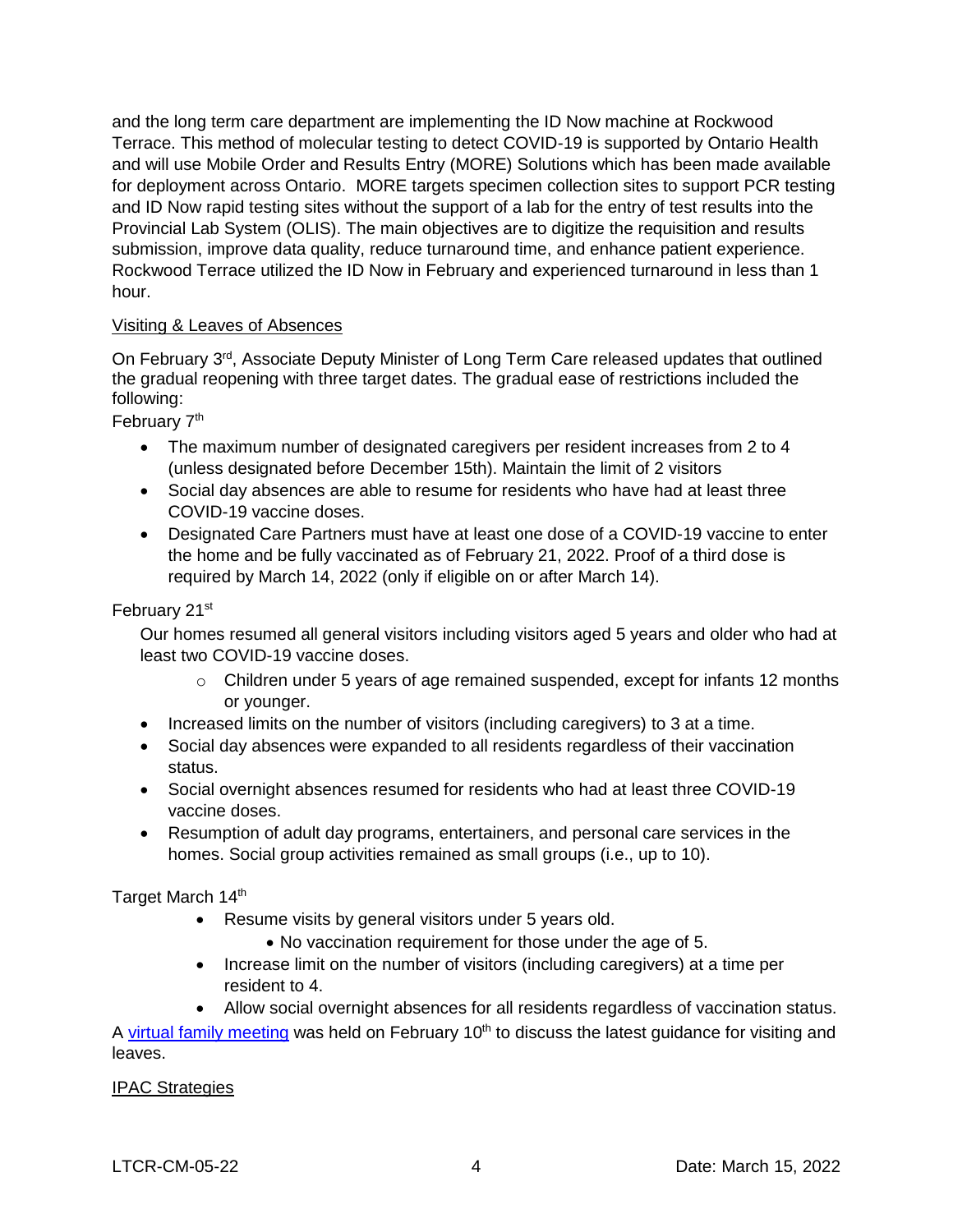On January 24<sup>th</sup>, all three homes implemented daily rapid antigen testing, N95 mask, and eye protection. These additional protective measures were implemented to assist with early detection and to provide an additional layer of protection. The N95 mask offers superior filtration and a tight seal to help prevent the spread of infection. N95 masks are also provided to designated care partners and general visitors.

During the outbreaks N95 mask fit testing was ongoing, as the supply of N95 styles were limited and many staff were required to be retested. All three homes shared one mask fit machine, which created difficulties in coordinating testing. Many times, we required the use of paramedic services' mask fit machine or arranging for staff to travel to another location to be fitted. After assessing the situation, the long term care department utilized Ministry of Long Term Care IPAC funding and purchased two additional machines. This allows each home to have quick access to mask fit for team members and designated care partners.

#### Designated Care Partner Program

Our Designated Care Partner program continues to grow, as part of the easing of restrictions, residents can now designate up to 4 caregivers.

Our Designated Care Partner program will be presented at the Advantage Ontario's Annual Convention in April 2022 and will feature three designated care partners testimonials.

#### **Staffing**

A number of the 19 long term care homes in our area experienced an increase in staffing challenges during the recent omicron surge. It was identified that there was a need for a Long Term Care emergency response team. As part of the Emergency Response team, staff would be deployed to assist the homes in a crisis situation and assist with a number of duties, allowing nursing staff to focus on resident care.

The Long Term Care Committee worked collaboratively with the YMCA Employment Services and funding from Ontario Health to create a team and work through the orientation requirements. Utilizing Grey County's eLearning platform, we have provided the mandatory orientation education for over 30 individuals and are ready to be deployed when needed.

#### Recovery and Wellness

As restrictions ease both in the community and within long term care we begin to shift our attention to pandemic recovery and wellness. The team is actively working on action items that support the transition from pandemic response to embedded protective measures that will become part of everyday life in long term care, much in the same way influenza prevention programs were before COVID-19. Additionally, the recovery and wellness of residents, family members and staff are a high priority, and we are making a culture of wellness a priority in our organization. The pace and stress of working in long term care over the past two years is not a sustainable one and we need to recognize, adjust, and plan appropriately.

### Finance

On February 7, 2022, each home received additional Covid-19 Prevention and Containment Funding for the remainder of the 2021-22 fiscal year. The funding was broken down as follows;